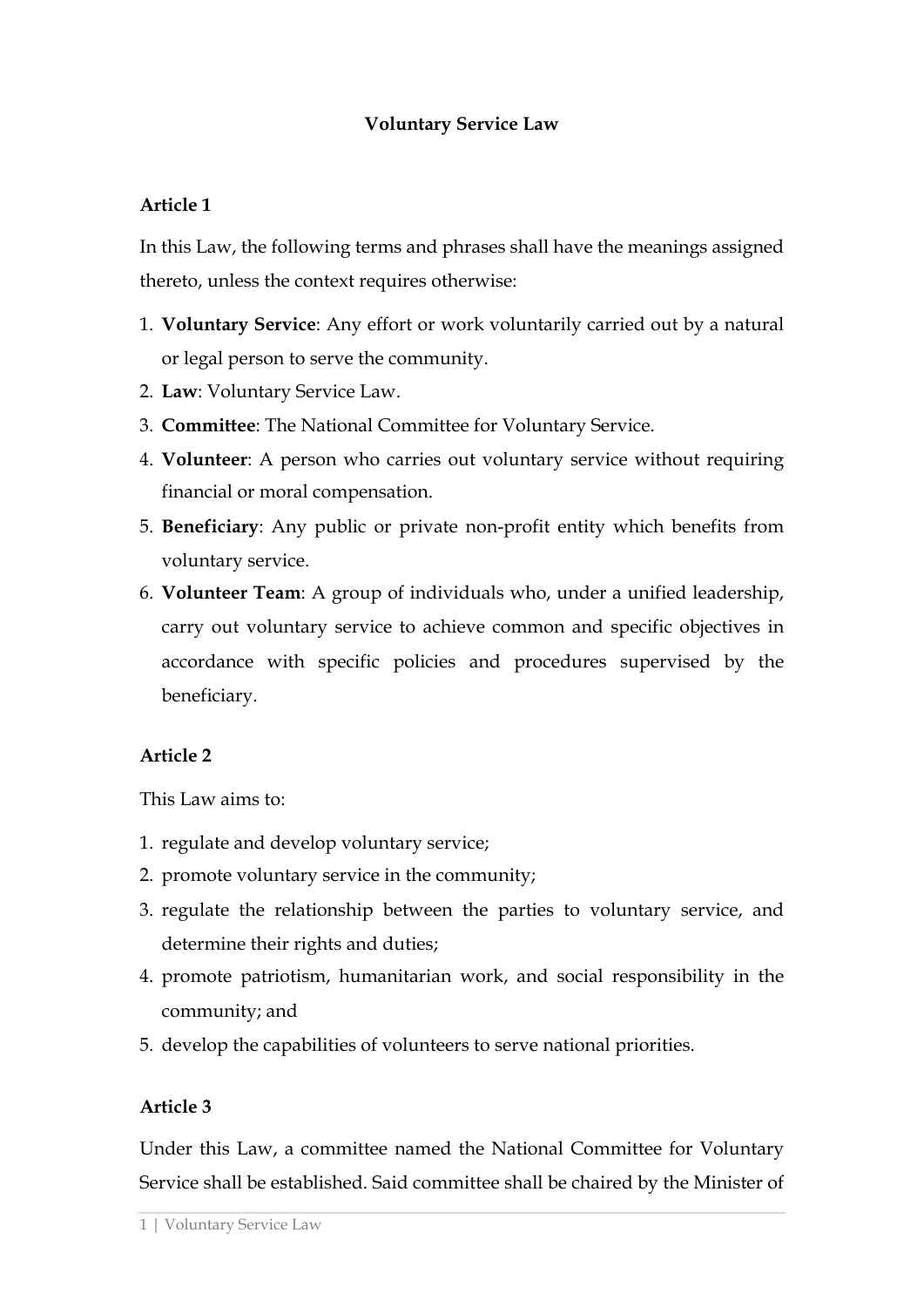Labor and Social Development and its members shall comprise a representative from:

- 1. the Ministry of Labor and Social Development;
- 2. the Ministry of Education;
- 3. the Ministry of Health;
- 4. the Ministry of Hajj and Umrah;
- 5. the Ministry of Media;
- 6. the Saudi Red Crescent Authority;
- 7. the General Directorate of Civil Defense;
- 8. the National Risk Unit;
- 9. the Saudi Arabian Scouts Association;
- 10. a civil voluntary association to be appointed by the Minister of Labor and Social Development; and
- 11. a person involved in voluntary service to be appointed by the Minister of Labor and Social Development.

The committee shall have a secretariat at the Ministry of Labor and Social Development. The Minister shall select the committee rapporteur and secretary from among Ministry employees.

# **Article 4**

Committee membership term shall be four years, renewable once. The Committee Chairman shall select a deputy from among the representatives of government agencies in the Committee other than the representative of the Ministry of Labor and Social Development. The Committee may invite a nonmember to attend its meetings in a non-voting capacity.

# **Article 5**

The Committee shall meet at least twice a year upon a call by its Chairman.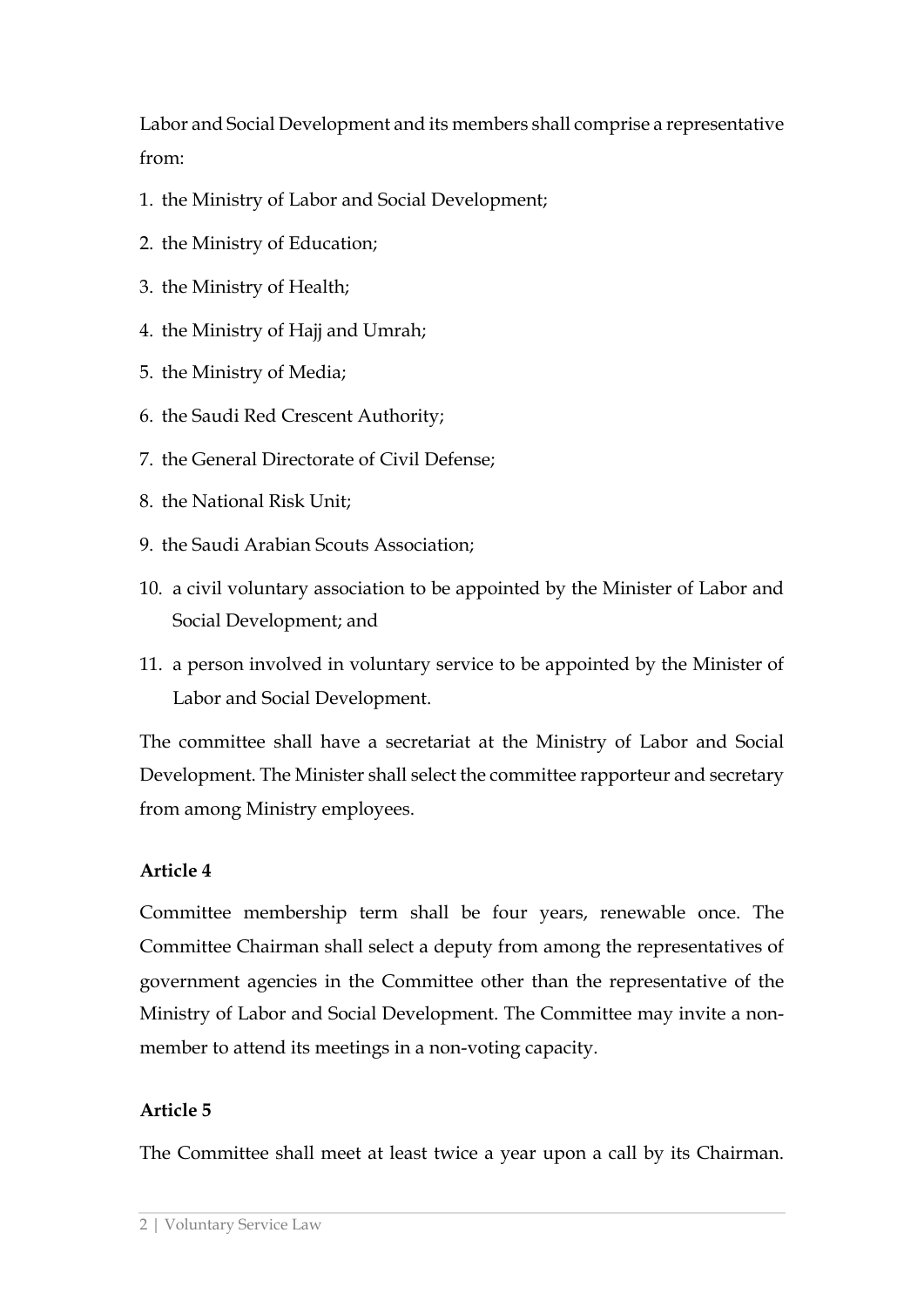Committee meetings shall be deemed valid if attended by more than half of its members, provided the Chairman or his deputy is among the attendees. Committee decisions shall be passed by majority vote of attending members; in case of a tie, the meeting's chairman shall have the casting vote. The Committee may hold extraordinary meetings if requested by the Chairman or by at least three of its members.

#### **Article 6**

The Committee shall, subject to this Law, coordinate between beneficiaries with regard to voluntary service, as well as:

- 1. develop voluntary service strategies;
- 2. set mechanisms for regulating and developing voluntary service;
- 3. supervise volunteer databases;
- 4. support the organization of conferences and seminars, and promote research and studies related to voluntary service and apply the findings thereof in coordination with relevant agencies;
- 5. highlight voluntary efforts in the Kingdom at the national, regional, and international levels;
- 6. prepare an annual report on voluntary service in the Kingdom; and
- 7. set rules for licensing and registering volunteer teams.

# **Article 7**

The beneficiary shall, in accordance with the provisions of this Law, strive to facilitate voluntary service; in particular, it shall:

- 1. receive, review, and decide on voluntary service applications;
- 2. recruit volunteers from among its employees or others to participate in volunteer programs within or outside its premises, subject to relevant instructions;
- 3. create volunteer programs that serve its purposes;
- 4. train volunteers and enhance their skills in their field of specialty; and
- 5. follow up on the performance of volunteers, as well as guide and motivate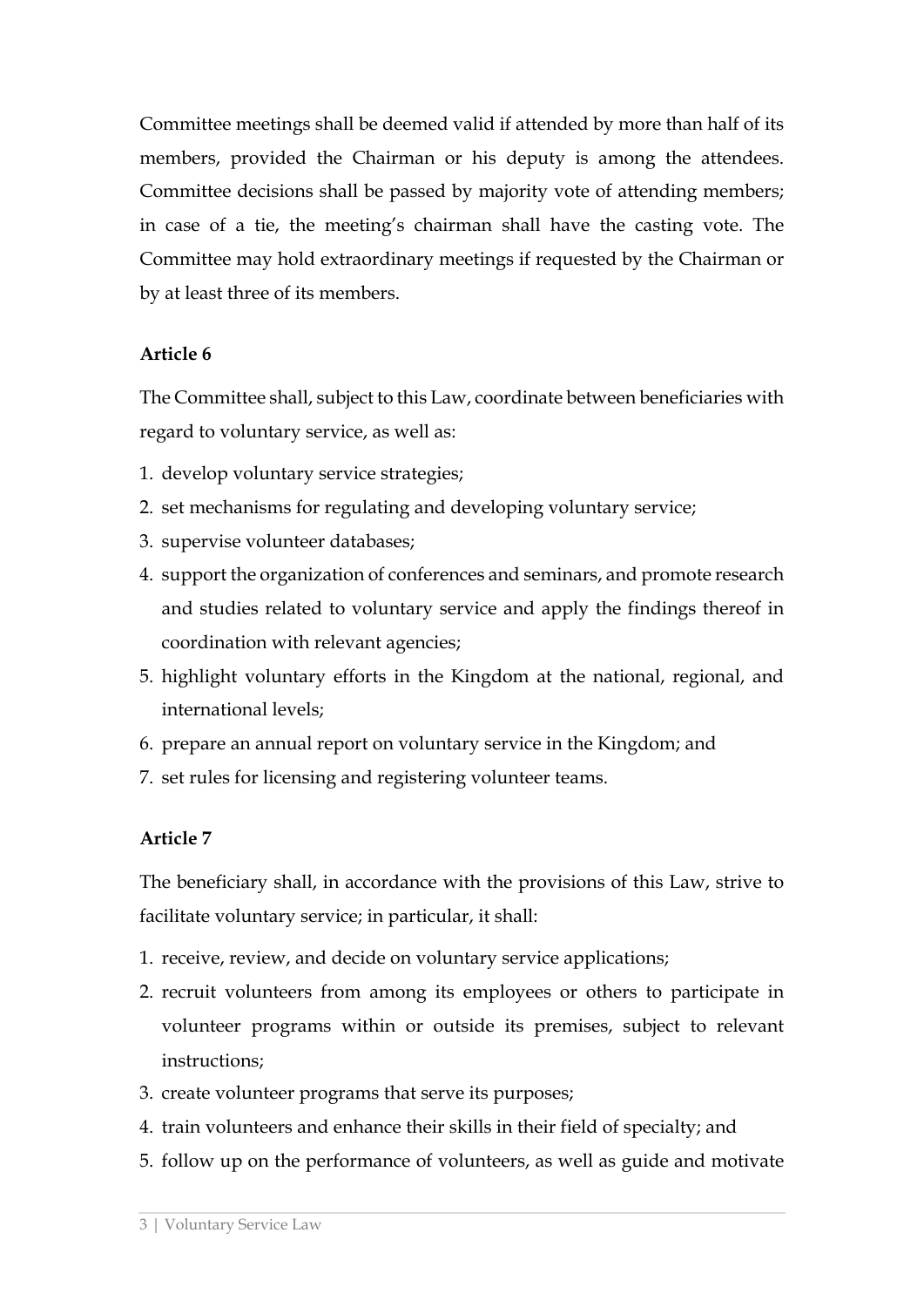them.

### **Article 8**

Volunteer teams may, upon registration and approval by the beneficiary, engage in voluntary service.

### **Article 9**

The beneficiary shall maintain a register named "Register of Volunteers and Volunteer Teams", in which the names of volunteers, the number of volunteering hours, and the voluntary services they have performed with the beneficiary are entered.

# **Article 10**

A volunteer shall, in accordance with the provisions of this Law and within the powers and resources of the beneficiary, be entitled to the following from the beneficiary:

- 1. Training required for volunteer service.
- 2. Devices, tools, and clothes required for voluntary service.
- 3. Meals, transportation, and accommodation if voluntary service is carried out outside his area of residence.
- 4. Treatment if he is injured during training or voluntary service or during his commute to and from voluntary service.
- 5. An identification card from the beneficiary.
- 6. A volunteering certificate issued by the beneficiary indicating the type and duration of voluntary service, number of service hours, and experience gained therefrom.

# **Article 11**

#### A volunteer must:

- 1. adhere to the beneficiary's code of ethics;
- 2. carry out voluntary service with honesty and integrity and in accordance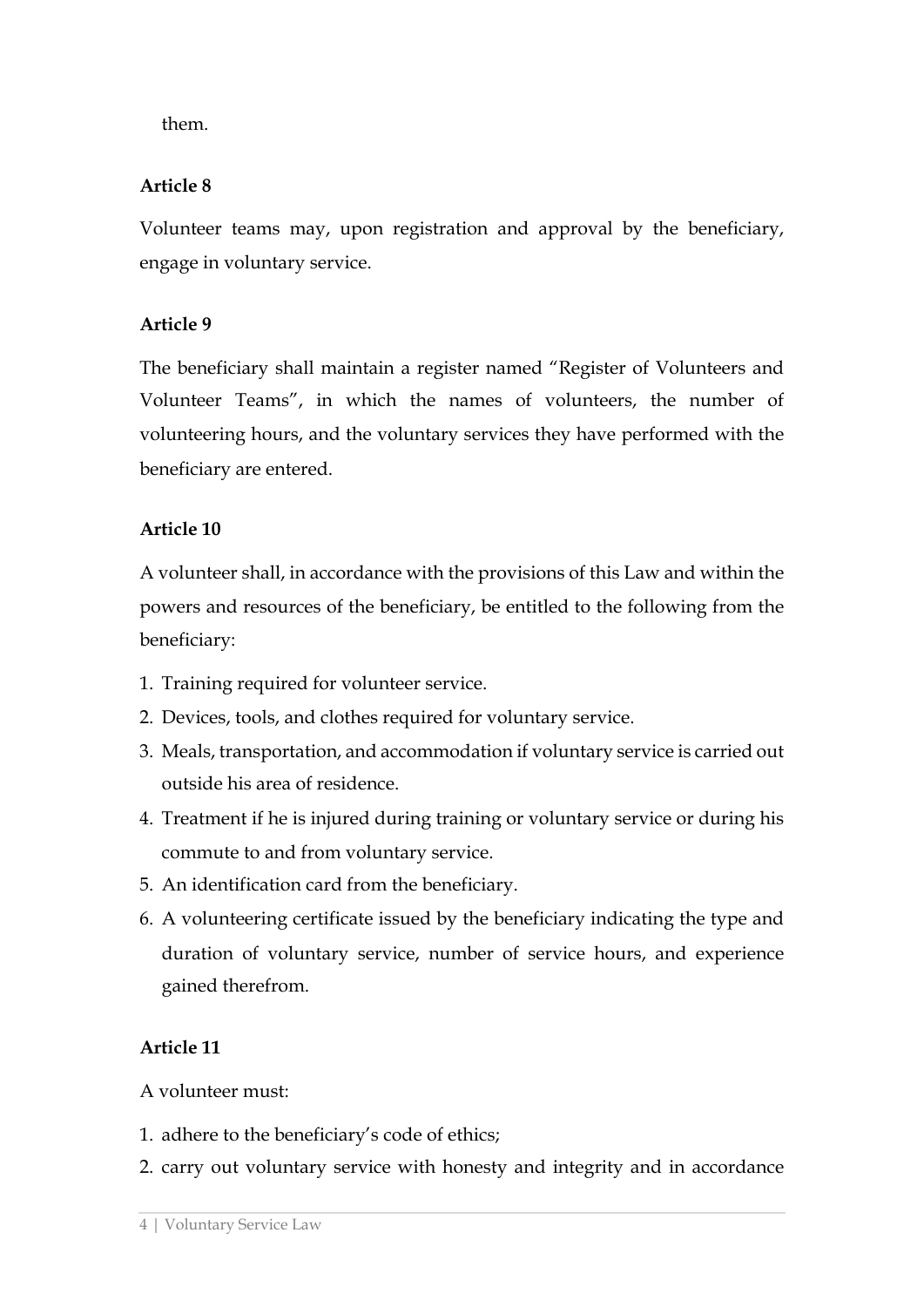with relevant laws, regulations, and instructions;

- 3. comply with the beneficiary's regulations, instructions, and rules;
- 4. return items handed over to him in the condition they were received;
- 5. comply with the measures which ensure the safety and protection of volunteers during field work, in coordination with the beneficiary;
- 6. refrain from disclosing any confidential information related to voluntary service even after service is completed; and
- 7. refrain from disclosing any information to the media without obtaining permission from the beneficiary; the beneficiary may take any measure necessary to ensure compliance with the requirements and principles of voluntary service.

### **Article 12**

- 1. If, due to voluntary service, a volunteer dies or sustains a disability that renders him permanently unable to work, the beneficiary shall compensate him or his heirs in accordance with the Labor Law.
- 2. If, due to voluntary service, a volunteer sustains a partial or permanent disability that does not affect his ability to work, he shall be compensated according to the degree of the disability in accordance with the Labor Law. The degree of disability shall be determined by the competent medical commission.

#### **Article 13**

The beneficiary may honor volunteers annually at national or international events. The beneficiary may grant volunteers non-monetary incentives.

#### **Article 14**

- 1. The beneficiary may terminate a volunteer's service according to its rules and conditions. An employer may rescind his approval for an employee's leave if the employee's voluntary service interferes with official working hours, upon coordination with the beneficiary in writing.
- 2. A volunteer may terminate his voluntary service, provided the beneficiary